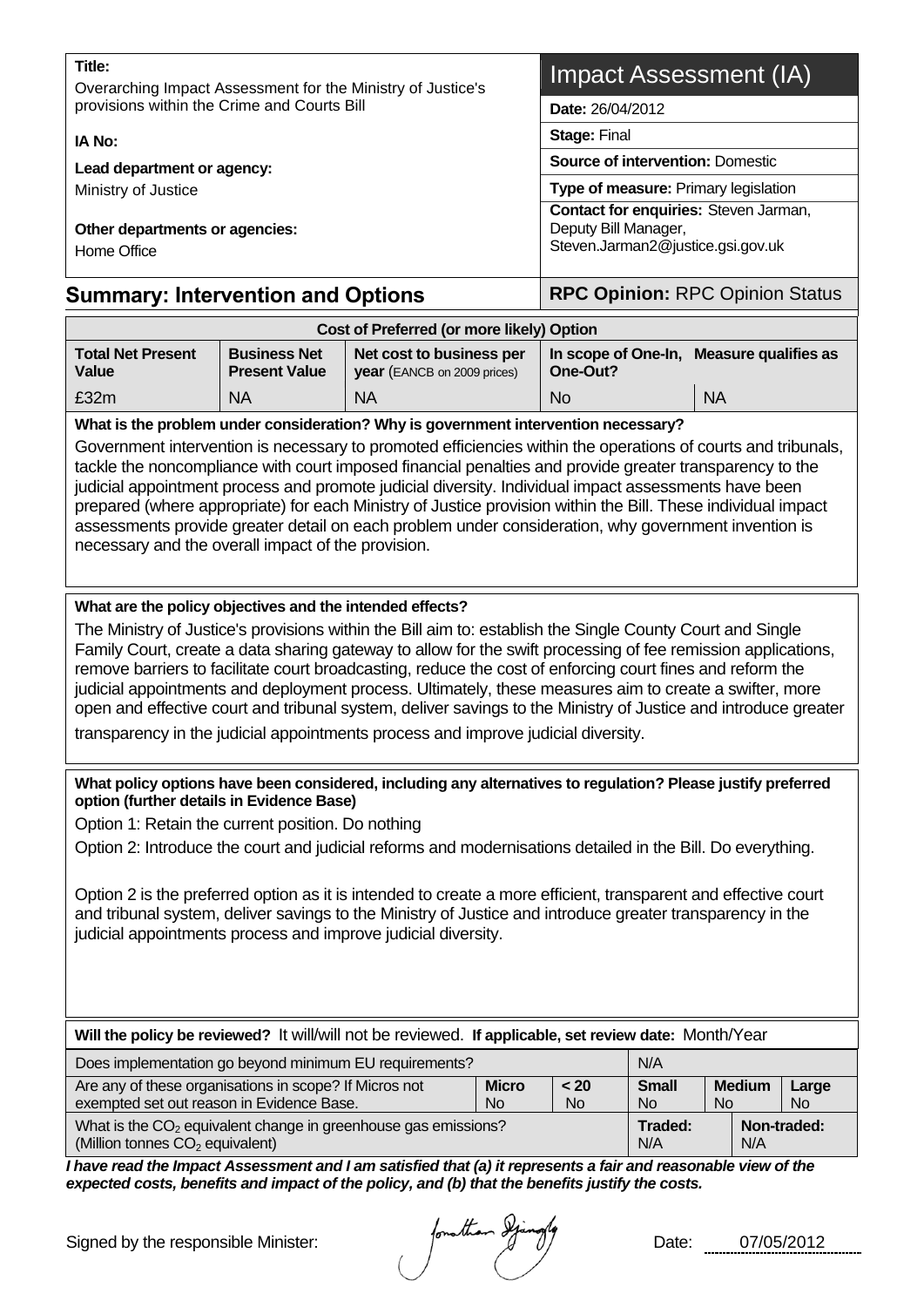# **Summary: Analysis & Evidence Policy Option 1**

**Description:** 

#### **FULL ECONOMIC ASSESSMENT**

| <b>Price Base</b>                                                                                                                                                                                                                                                                                                                                                                          |                      | <b>Time Period</b><br><b>PV Base</b><br>Net Benefit (Present Value (PV)) (£m)                                        |                                                            |               |                                                                                                                                                                                                                                                                                                                                                                                                                        |                                         |  |  |  |  |  |
|--------------------------------------------------------------------------------------------------------------------------------------------------------------------------------------------------------------------------------------------------------------------------------------------------------------------------------------------------------------------------------------------|----------------------|----------------------------------------------------------------------------------------------------------------------|------------------------------------------------------------|---------------|------------------------------------------------------------------------------------------------------------------------------------------------------------------------------------------------------------------------------------------------------------------------------------------------------------------------------------------------------------------------------------------------------------------------|-----------------------------------------|--|--|--|--|--|
| <b>Year 2012</b>                                                                                                                                                                                                                                                                                                                                                                           | <b>Year 2012</b>     |                                                                                                                      | Years 10                                                   | High:<br>Low: |                                                                                                                                                                                                                                                                                                                                                                                                                        | Best Estimate: £32m                     |  |  |  |  |  |
| COSTS (£m)                                                                                                                                                                                                                                                                                                                                                                                 |                      |                                                                                                                      | <b>Total Transition</b>                                    |               | <b>Average Annual</b>                                                                                                                                                                                                                                                                                                                                                                                                  | <b>Total Cost</b>                       |  |  |  |  |  |
|                                                                                                                                                                                                                                                                                                                                                                                            |                      |                                                                                                                      | (Constant Price)                                           | Years         | (excl. Transition) (Constant Price)                                                                                                                                                                                                                                                                                                                                                                                    | (Present Value)                         |  |  |  |  |  |
| Low                                                                                                                                                                                                                                                                                                                                                                                        |                      |                                                                                                                      |                                                            |               |                                                                                                                                                                                                                                                                                                                                                                                                                        |                                         |  |  |  |  |  |
| High                                                                                                                                                                                                                                                                                                                                                                                       |                      |                                                                                                                      |                                                            |               | £4m                                                                                                                                                                                                                                                                                                                                                                                                                    |                                         |  |  |  |  |  |
|                                                                                                                                                                                                                                                                                                                                                                                            | <b>Best Estimate</b> |                                                                                                                      |                                                            |               |                                                                                                                                                                                                                                                                                                                                                                                                                        |                                         |  |  |  |  |  |
| Description and scale of key monetised costs by 'main affected groups'<br>Key monetised costs by 'main affected groups' are detailed in individual impact assessments. In summary<br>the key monetised costs fall primarily to the Ministry of Justice and relate to the implementation and<br>development of each provision. Several provisions require changes to the court's IT system. |                      |                                                                                                                      |                                                            |               |                                                                                                                                                                                                                                                                                                                                                                                                                        |                                         |  |  |  |  |  |
| Other key non-monetised costs by 'main affected groups'<br>There are various key non-monetised costs to the Ministry of Justice's provisions. These non-monetised<br>costs by 'main affected groups' are detailed in individual impact assessments.                                                                                                                                        |                      |                                                                                                                      |                                                            |               |                                                                                                                                                                                                                                                                                                                                                                                                                        |                                         |  |  |  |  |  |
| <b>BENEFITS (£m)</b>                                                                                                                                                                                                                                                                                                                                                                       |                      | <b>Total Transition</b><br><b>Average Annual</b><br>(excl. Transition) (Constant Price)<br>(Constant Price)<br>Years |                                                            |               |                                                                                                                                                                                                                                                                                                                                                                                                                        | <b>Total Benefit</b><br>(Present Value) |  |  |  |  |  |
| Low                                                                                                                                                                                                                                                                                                                                                                                        |                      |                                                                                                                      |                                                            |               |                                                                                                                                                                                                                                                                                                                                                                                                                        |                                         |  |  |  |  |  |
| High                                                                                                                                                                                                                                                                                                                                                                                       |                      |                                                                                                                      |                                                            |               |                                                                                                                                                                                                                                                                                                                                                                                                                        |                                         |  |  |  |  |  |
| <b>Best Estimate</b>                                                                                                                                                                                                                                                                                                                                                                       |                      |                                                                                                                      |                                                            |               |                                                                                                                                                                                                                                                                                                                                                                                                                        | £35m                                    |  |  |  |  |  |
|                                                                                                                                                                                                                                                                                                                                                                                            |                      |                                                                                                                      | recover compliance and enforcement costs.                  |               | Description and scale of key monetised benefits by 'main affected groups'<br>Key monetised benefits by 'main affected groups' are detailed in individual impact assessments. The bulk of<br>the key monetised benefits primarily fall to Her Majesty's Courts and Tribunal Service who will benefit from a<br>reduction in the net cost of compliance and enforcement activities, by imposing a charge on offenders to |                                         |  |  |  |  |  |
|                                                                                                                                                                                                                                                                                                                                                                                            |                      |                                                                                                                      | Other key non-monetised benefits by 'main affected groups' |               |                                                                                                                                                                                                                                                                                                                                                                                                                        |                                         |  |  |  |  |  |
|                                                                                                                                                                                                                                                                                                                                                                                            |                      |                                                                                                                      |                                                            |               | Key non-monetised benefits by 'main affected groups' are detailed in individual impact assessments.<br>Ultimately, these reforms aim to enhance the public's experience, and confidence in, Her Majesty's Courts<br>and Tribunal Service and Ministry of Justice while improving efficiency.                                                                                                                           |                                         |  |  |  |  |  |
| Key assumptions/sensitivities/risks                                                                                                                                                                                                                                                                                                                                                        |                      |                                                                                                                      |                                                            |               |                                                                                                                                                                                                                                                                                                                                                                                                                        | Discount rate (%)<br>3.5%               |  |  |  |  |  |
|                                                                                                                                                                                                                                                                                                                                                                                            |                      |                                                                                                                      |                                                            |               | The above monetised and non-monitised costs and benefits are based on the key assumptions outlined in<br>the individual impact assessments which contain a breakdown of the risks and benefits in further detail.                                                                                                                                                                                                      |                                         |  |  |  |  |  |
| <b>BUSINESS ASSESSMENT (Option 1)</b>                                                                                                                                                                                                                                                                                                                                                      |                      |                                                                                                                      |                                                            |               |                                                                                                                                                                                                                                                                                                                                                                                                                        |                                         |  |  |  |  |  |

|        | Direct impact on business (Equivalent Annual) £m: | In scope of OIOO? | Measure qualifies as |           |
|--------|---------------------------------------------------|-------------------|----------------------|-----------|
| Costs: | <b>Benefits:</b>                                  | Net:              | No                   | <b>NA</b> |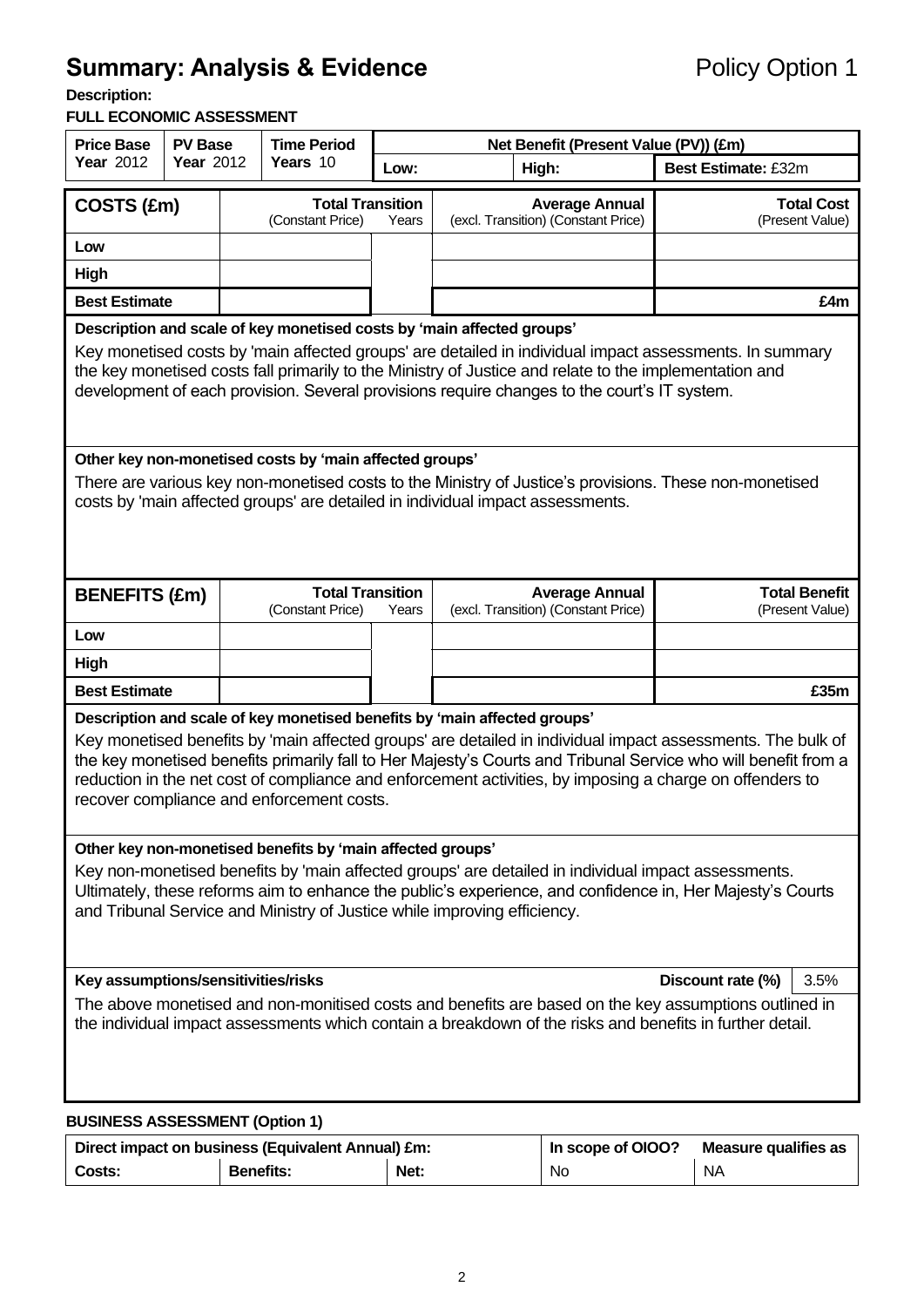## **Evidence Base (for summary sheets)**

#### **Introduction**

The Crime and Courts Bill brings together provisions from both the Home Office and the Ministry of Justice to deliver commitments outlined in the Business Plans for both Departments. This overarching impact assessment has been developed to provide an overview of the costs and benefits of the Ministry of Justice's provisions within the Bill. Some of the Ministry of Justice's provisions have little or minor impact and therefore require no impact assessment. However, individual impact assessments have been prepared for the following provisions –

- The Single County Court.
- The Single Family Court.
- An Information Sharing Gateway for Fee Remission applications.
- Judicial Appointments and Diversity (including judicial deployment)
- Fines Enforcement

For each provision, the rationale, problem under consideration, policy objectives and options have been considered in separate impact assessments. The overarching problems under consideration are the current inefficiencies within the operations of courts and tribunals, the noncompliance with court imposed financial penalties and the lack of transparency in elements of the judicial appointments process. Due to the complex nature of these problems and their strong ties into primary legislation, they cannot be addressed without government intervention However in summary the Ministry of Justice's package of provisions in the Crime and Courts Bill aims to collectively deliver:

- A swifter, more open and effective court and tribunal system,
- Long term savings to the Ministry of Justice,
- Greater transparency in the judicial appointments process and improve judicial diversity.

#### **Options Considered**

*Option 1: Retain the current position. Do nothing* 

*Option 2: Introduce the court and judicial reforms and modernisations via the Crime and Courts Bill. Do everything.* 

#### **Summary of Provisions**

#### The Single County Court

The Bill creates one county court exercising a national jurisdiction over the whole of England and Wales. This will replace the current system whereby each county court maintains its own geographical jurisdictional boundaries. The intended effects are to reduce waiting times, to enable court users to make more informed choices over court location and to improve overall resource efficiency.

#### The Single Family Court

The Bill will simplify and improve the family court system by creating a single family court thus providing users with a single point of entry to the system. All levels of the judiciary (including magistrates) will sit in the family court and work will be allocated to the appropriate level of judiciary on a case by case basis.

#### Information Sharing Gateway

The Bill will establish a specific data sharing gateway between HM Courts and Tribunals Service, UK Supreme Court, the Public Guardian and HM Revenue and Customs, the Department for Work and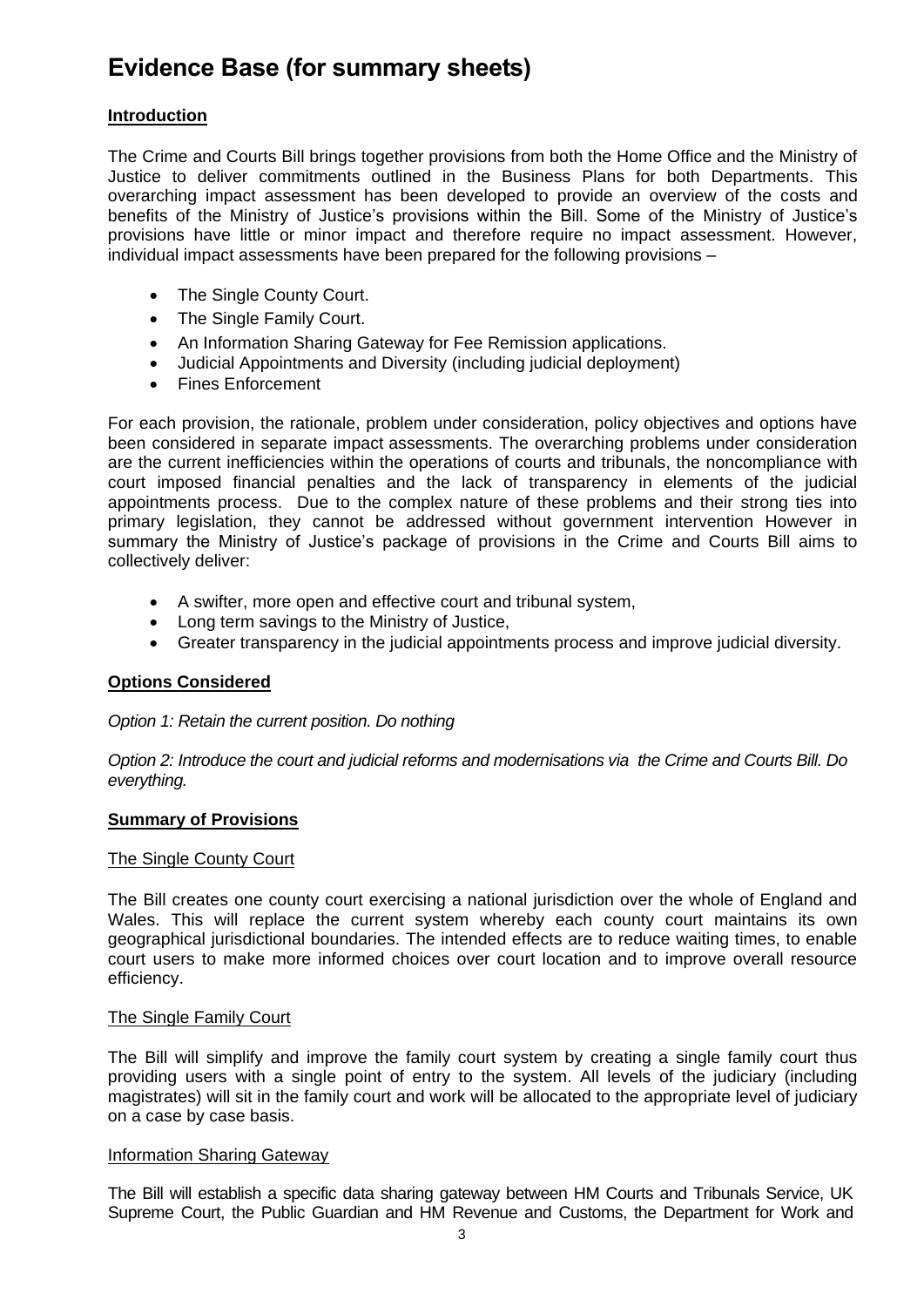Pensions and a Northern Ireland Department which will allow eligibility for fee remissions to be checked electronically. This will replace the current paper evidence system.

#### Judicial Appointments and Diversity (including Judicial Deployment)

The Bill aims at increasing judicial diversity via introducing part time working into the High Court and Court of Appeal, and allowing positive action to promote diversity where two candidates are of equal merit. Changes will also be made to the appointments process to address the balance of judicial, executive and independent responsibilities, and to make the process more transparent and streamlined allowing a more flexible response to business needs. Flexible deployment will allow judges to be deployed between Courts and Tribunals.

#### Fines Enforcement

The Bill will look to clarify the law around the enforcement functions of the courts' fines officers. It is the ambition of Her Majesty's Courts and Tribunal Service (HMCTS) to continue to move to a compliance rather than enforcement regime, as set out in the HMCTS Criminal Compliance and Enforcement Blueprint. Legislation is therefore needed to remove the ambiguity in current legislation to reduce the risk of successful legal challenge if at any point HMCTS were to contract out the role. Secondly, the Bill will enable the imposition and recovery of a charge imposed on offenders for the costs of collecting or pursuing financial impositions. This would mean that costs incurred can be recovered rather than being subsidised by the Government / taxpayer as is currently the case.

#### **Summary of Costs and Benefits**

#### *Table 1: costs and benefits of option 2 (rounded to nearest £1m)*

| Transition costs (present value)     | 2012/13 | 2013/14 | 2014/15 | 2015/16 | 2016/17 | 2017/18 | 2018/19 | 2019/20 | 2020/21 | 2021/22 | 2022/23 |
|--------------------------------------|---------|---------|---------|---------|---------|---------|---------|---------|---------|---------|---------|
| Single Family Court                  | £2m     | £0m     | £0m     | £0m     | £0m     | £0m     | £0m     | £0m     | £0m     | £0m     | £0m     |
| Single County Court                  | £0m     | £0m     | £0m     | £0m     | £0m     | £0m     | £0m     | £0m     | £0m     | £0m     | £0m     |
| Information Sharing (Fee Remissions) | £0m     | £1m     | £0m     | £0m     | £0m     | £0m     | £0m     | £0m     | £0m     | £0m     | £0m     |
| Judicial Appointments and Deployment | £0m     | £0m     | £0m     | £0m     | £0m     | £0m     | £0m     | £0m     | £0m     | £0m     | £0m     |
| Enforcement                          | £0m     | £0m     | £0m     | £0m     | £0m     | £0m     | £0m     | £0m     | £0m     | £0m     | £0m     |
| Total transition costs               | £2m     | £1m     | £0m     | £0m     | £0m     | £0m     | £0m     | £0m     | £0m     | £0m     | £0m     |

| On-going costs (present value)       | 2012/13 | 2013/14 | 2014/15 | 2015/16 | 2016/17 | 2017/18 | 2018/19 | 2019/20 | 2020/21 | 2021/22 | 2022/23 |
|--------------------------------------|---------|---------|---------|---------|---------|---------|---------|---------|---------|---------|---------|
| Single Family Court                  | £0m     | £0m     | £0m     | £0m     | £0m     | £0m     | £0m     | £0m     | £0m     | £0m     | £0m     |
| Single County Court                  | £0m     | £0m     | £0m     | £0m     | £0m     | £0m     | £0m     | £0m     | £0m     | £0m     | £0m     |
| Information Sharing (Fee Remissions) | £0m     | £0m     | £0m     | £0m     | £0m     | £0m     | £0m     | £0m     | £0m     | £0m     | £0m     |
| Judicial Appointments and Deployment | £0m     | £0m     | £0m     | £0m     | £0m     | £0m     | £0m     | £0m     | £0m     | £0m     | £0m     |
| Enforcement                          | £0m     | £0m     | £0m     | £0m     | £0m     | £0m     | £0m     | £0m     | £0m     | £0m     | £0m     |
| Total on-going costs                 | £0m     | £0m     | £0m     | £0m     | £0m     | £0m     | £0m     | £0m     | £0m     | £0m     | £0m     |

| Benefits (present value)             | 2012/13 | 2013/14 | 2014/15 | 2015/16 | 2016/17 | 2017/18 | 2018/19 | 2019/20 | 2020/21 | 2021/22 | 2022/23 |
|--------------------------------------|---------|---------|---------|---------|---------|---------|---------|---------|---------|---------|---------|
| Single Family Court                  | £0m     | £0m     | £0m     | £0m     | £0m     | £0m     | £0m     | £0m     | £0m     | £0m     | £0m     |
| Single County Court                  | £0m     | £0m     | £0m     | £0m     | £0m     | £0m     | £0m     | £0m     | £0m     | £0m     | £0m     |
| Information Sharing (Fee Remissions) | £0m     | £0m     | £0m     | £0m     | £0m     | £0m     | £0m     | £0m     | £0m     | £0m     | £0m     |
| Judicial Appointments and Deployment | £0m     | £0m     | £0m     | £0m     | £0m     | £0m     | £0m     | £0m     | £0m     | £0m     | £0m     |
| Enforcement                          | £0m     | £3m     | £4m     | £4m     | £4m     | £4m     | £3m     | £3m     | £3m     | £3m     | £3m     |
| Total benefits                       | £0m     | £3m     | £4m     | £4m     | £4m     | £4m     | £4m     | £4m     | £3m     | £3m     | £3m     |

| Summary (present value) | 2012/13 | 2013/14 | 2014/15 | 2015/16 | 2016/17 | 2017/18 | 2018/19 | 2019/20 | 2020/21 | 2021/22 | 2022/23 |
|-------------------------|---------|---------|---------|---------|---------|---------|---------|---------|---------|---------|---------|
| Total costs             | £2m     | £1m     | £0m     | £0m     | £0m     | £0m     | £0m     | £0m     | £0m     | £0m     | £0m     |
| Total benefits          | £0m     | £3m     | £4m     | £4m     | £4m     | £4m     | £4m     | £4m     | £3m     | £3m     | £3m     |
| Net benefits            | -£2m    | £2m     | £4m     | £4m     | £4m     | £4m     | £4m     | £3m     | £3m     | £3m     | £3m     |
| <b>NPV</b>              | £32m    |         |         |         |         |         |         |         |         |         |         |

*Base year for discounting is 2012/13*

*\* Zeros indicate no cost, negligible cost or non-quantified cost*

The key monetised **costs** by 'main affected groups' are detailed in separate impact assessments. However, in summary the key monetised costs fall primarily to the Ministry of Justice and relate to the implementation and development of each provision. Several provisions require changes to the